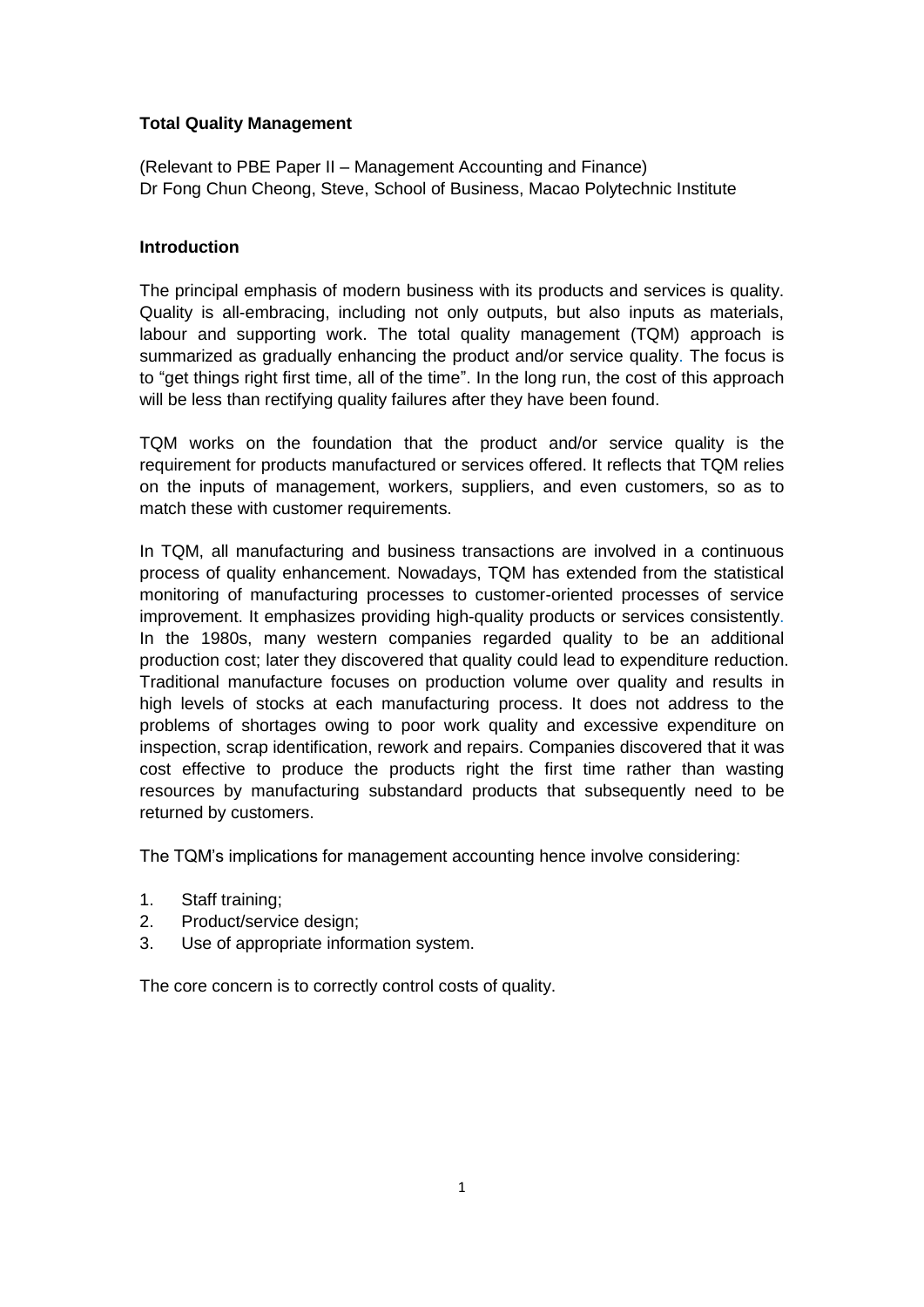## **Cost of quality**

Cost of quality is the total cost of quality-related efforts and drawbacks for product or service improvement. Before the introduction of TQM, the general idea was that expenditure contributed to quality either by purchasing better materials or machines or by using more workers. Moreover, while management accounting had evolved to classify financial transactions into revenues, expenses and changes in shareholder equity; it does not allocate costs in relation to quality. It has to be reconsidered as managers rely on other production workers to produce the products with their own hands. After classifying quality-related entries from a company's accounting records, managers can evaluate investments in quality based on cost reduction and profit increase.

The core theme of quality enhancement is that more investment in prevention leads to more savings in appraisal costs and quality-related failures. This allows the company to practice self verification. When there are increasing numbers of defects, companies usually react by allocating more people to inspection roles. However, inspection is not completely effective and appraisal costs may be high as long as the failure costs are high. The only problem solving method is to exercise the "correct" amount of prevention.

Once classified, the cost of quality can work as a means to plan, measure, analyze, and estimate production costs. Companies are usually not aware of how much they spend on quality. Managers need to be aware of the costs of quality and how costs change over time. They work out cost of quality report which records four types of quality costs:

1. Prevention costs – Resources are spent to avoid producing products/services of inferior quality that do not match the required specification. They include the costs of quality planning, design, training and the extra costs of buying higher quality raw materials.

2. Appraisal costs – Resources are spent to make materials and products to meet quality requirements. They are the costs of inspection of inputs and outputs.

3. Internal failure costs – Costs occur when outputs do not meet quality standards. They are the costs incurred before the product is distributed to the customer, such as the cost of scraping, reworking and downtime owing to defects.

4. External failure costs – Costs occur when products or services do not meet the requirements or satisfy customer needs after distribution. They are the costs of dealing with customer complaints, repairs, product replacement, or customer returns, and costs arising from damaged company reputation. They also include the opportunity loss of contribution from lost sales owing to poor quality. Costs can lead to critical impact on future sales. The amount of compensation to outside and the opportunity loss of future sales may be huge.

The cost of quality report is used to direct the company's top management's attention to be aware of quality-related costs. The report directs attention to the chance of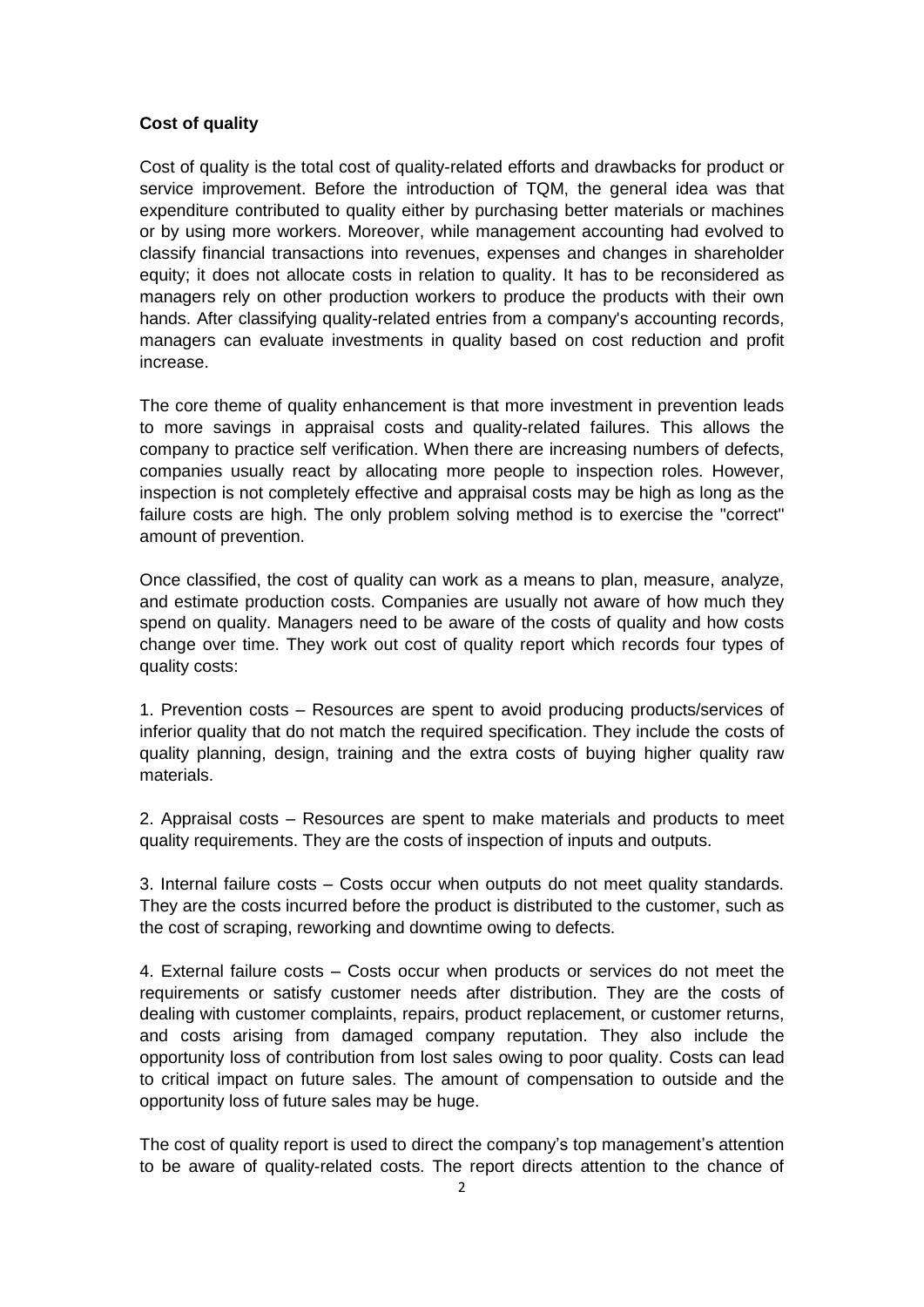reducing costs of quality by a proper allocation of costs among the four quality cost types. For instance, by spending more on prevention costs, the amounts used for internal and external failure costs should be lower and hence total expenditure should be reduced. By designing products and processes with high quality, appraisal costs decrease as less inspection is required.

Prevention and appraisal costs are the costs of quality conformance. They help to eliminate the costs of failure. Internal and external failure costs are the costs of nonconformance. Companies should allocate resources in prevention, appraisal and internal failure cost categories. Though the amount may be large, it is better than using huge amount of money for external failure costs. The potential loss of product image and sales market, and the product or service compensation involved may be larger than the costs of in prevention, appraisal and internal failure added together.

### **Kaizen management**

Kaizen management aids TQM. Kaizen is a Japanese term for "work improvement" which focuses on continuous process improvement in engineering, production and business management. It was first introduced into Japanese business after World War II. It has been widely adopted in banking, healthcare and other industries. When it is employed in the manufacturing industry and utilized in the workplace, Kaizen refers to the activities that gradually upgrade all work processes, and involves all staff from the chief executive to the assembly line workers. By implementing standardized activities and processes, Kaizen can eliminate waste.

Kaizen is a regular work practice; its purpose goes beyond simple productivity improvement. It helps to humanize the workplace, eliminate overly hard work, and teach people how to perform experiments on their work using the scientific method and how to identify and reduce waste in business processes. The process recommends a humanized approach to workers and to improved productivity. It helps to nurture the company's human resources as the setting is to encourage and praise participation in kaizen activities. Appropriate implementation needs the participation of workers for improvement. All levels of staff work in Kaizen, from the chief executive to junior office staff and production workers.

There are five main elements of Kaizen are:

1. Teamwork

Working together in a team cohesively and productively is important in a modern manufacturing or service industry.

2. Personal discipline

Completion of work effectively and efficiently can only be achieved when workers follow guidelines or discipline to work.

#### 3. Improved work morale

Work motivation is essential as the challenge may be huge and may not have been faced before.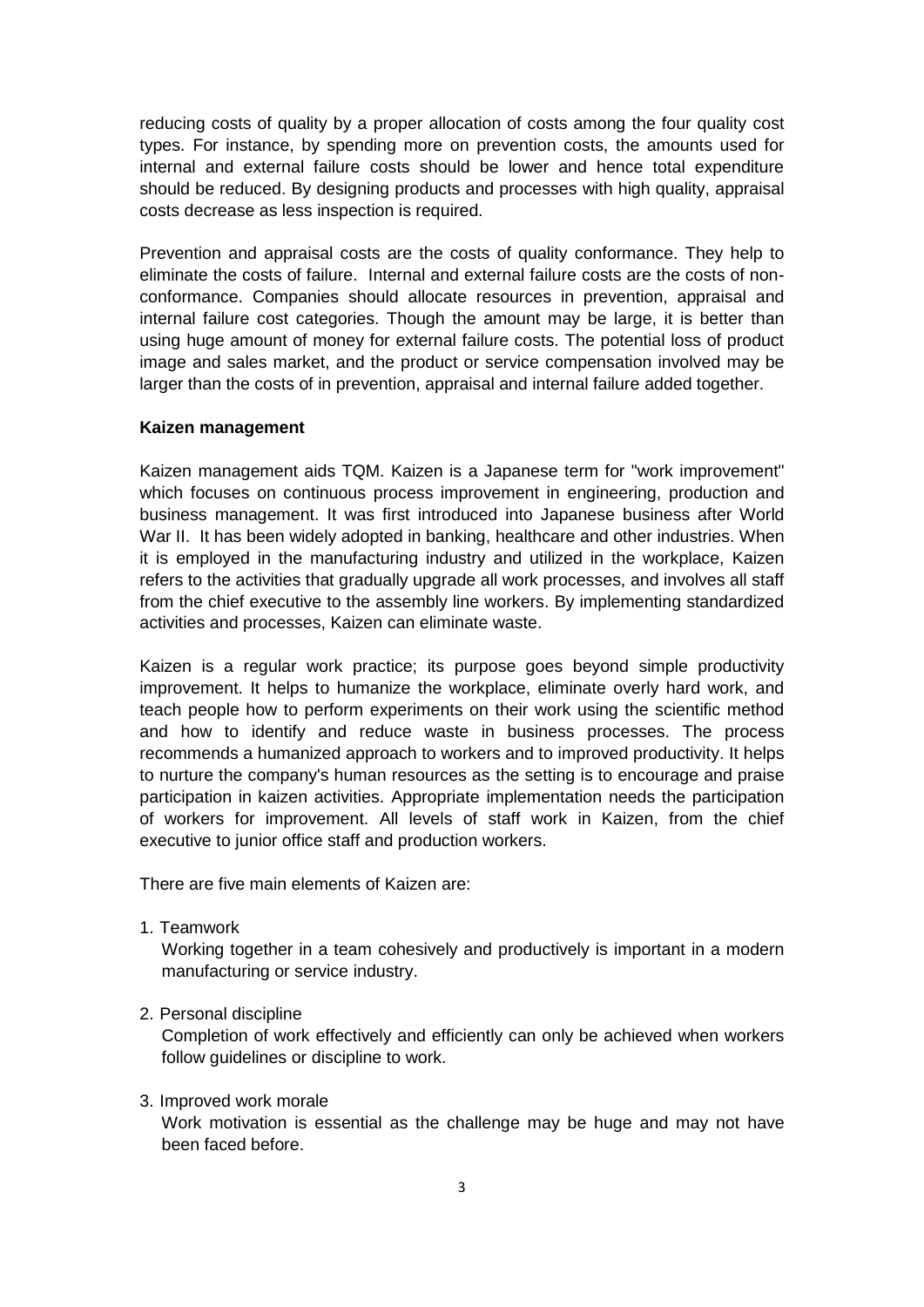4. Quality circles

This is an internal group for conducting specific tasks in a workshop environment. Front-line staff are invited to express opinions on daily work operations. The quality circles not only concern quality issues, but also address issues of cost, safety, and productivity.

5. Suggestion for improvement

This suggestion system works as an integral part of Kaizen and focuses on the morale-improving benefits of contributive participation.

Kaizen focuses on continuous improvement. Each Kaizen system complements the other systems together to provide a total system of quality improvement. All of the systems are set to improve competitive advantage and finally to increase company profitability.

## **Honda case study with Kaizen**

At Honda motorcycle manufacture, a small group section usually deals with the line work situation and productivity. This group is usually led through the Kaizen process by a line supervisor. Kaizen generates TQM, and sets free human efforts through enhancing productivity by using information technology and machines.

Kaizen at Honda delivers small and gradual improvements, the culture of gradual aligned standardization and a little bit improvement yields significant results in compounding productivity improvement. This includes manufacturing process changes and work monitoring. Large-scale project scheduling and extensive manufacturing process are replaced by small work changes, which can be quickly adapted as new improvements.

The Honda production system is known for Kaizen, where all line workers are expected to stop their production line in cases of any abnormal work. Along with their supervisor, operators suggest an improvement to resolve the abnormal outcome problems.